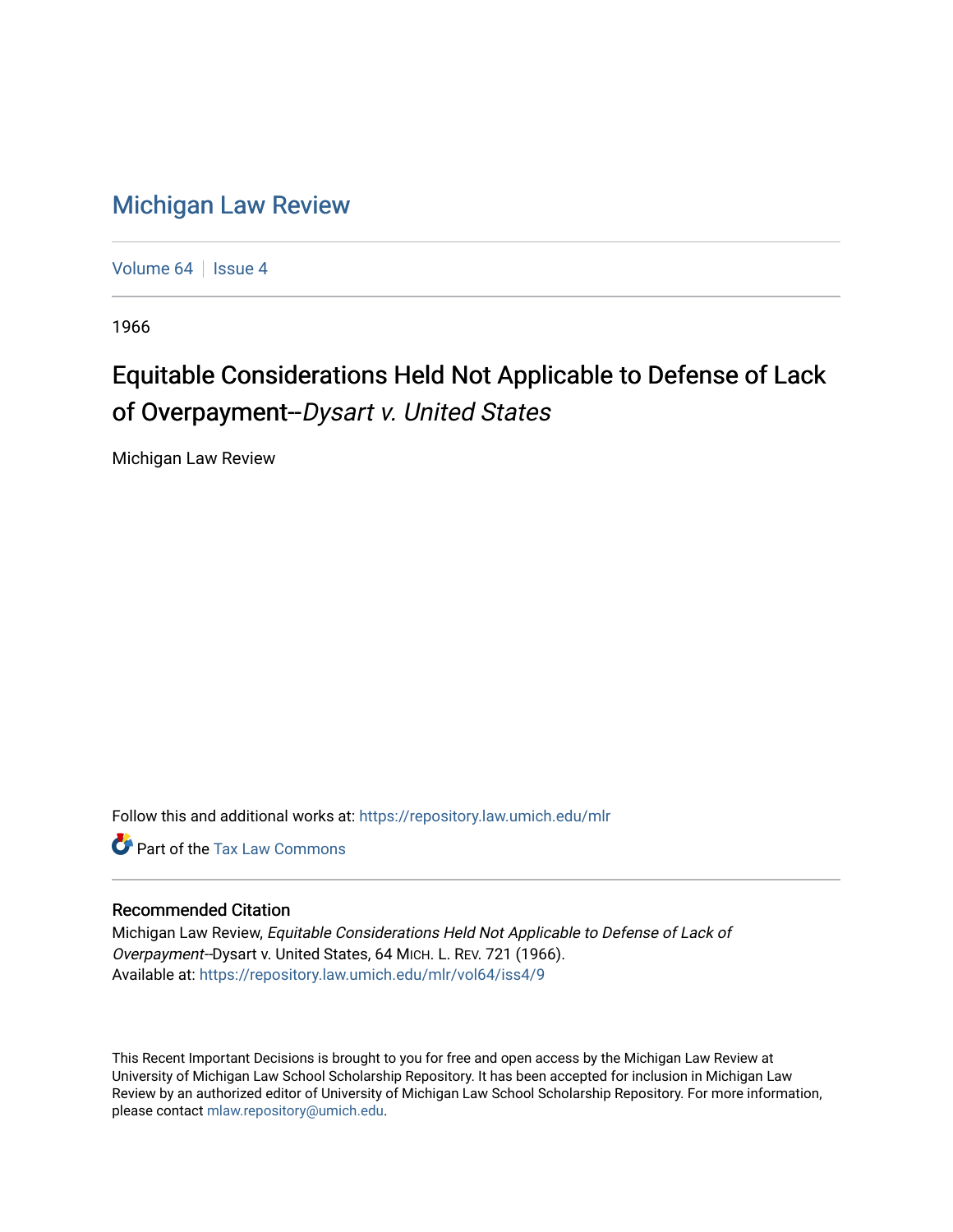$\pmb{\cdot}$ 

721

**Equitable Considerations Held Not Applicable to**  · **Defense of Lack of Overpayment-***Dysart v. United States\** 

Taxpayer treated the proceeds of a judgment recovered in 1954 as capital gain. Although the Commissioner of Internal Revenue did not object to the capital-gain treatment,<sup>1</sup> he assessed a penalty

**l. Principal case at 633.** 

<sup>•</sup> **840 F.2d 624 {Ct. Cl. 1965) {hereinafter cited as principal case).**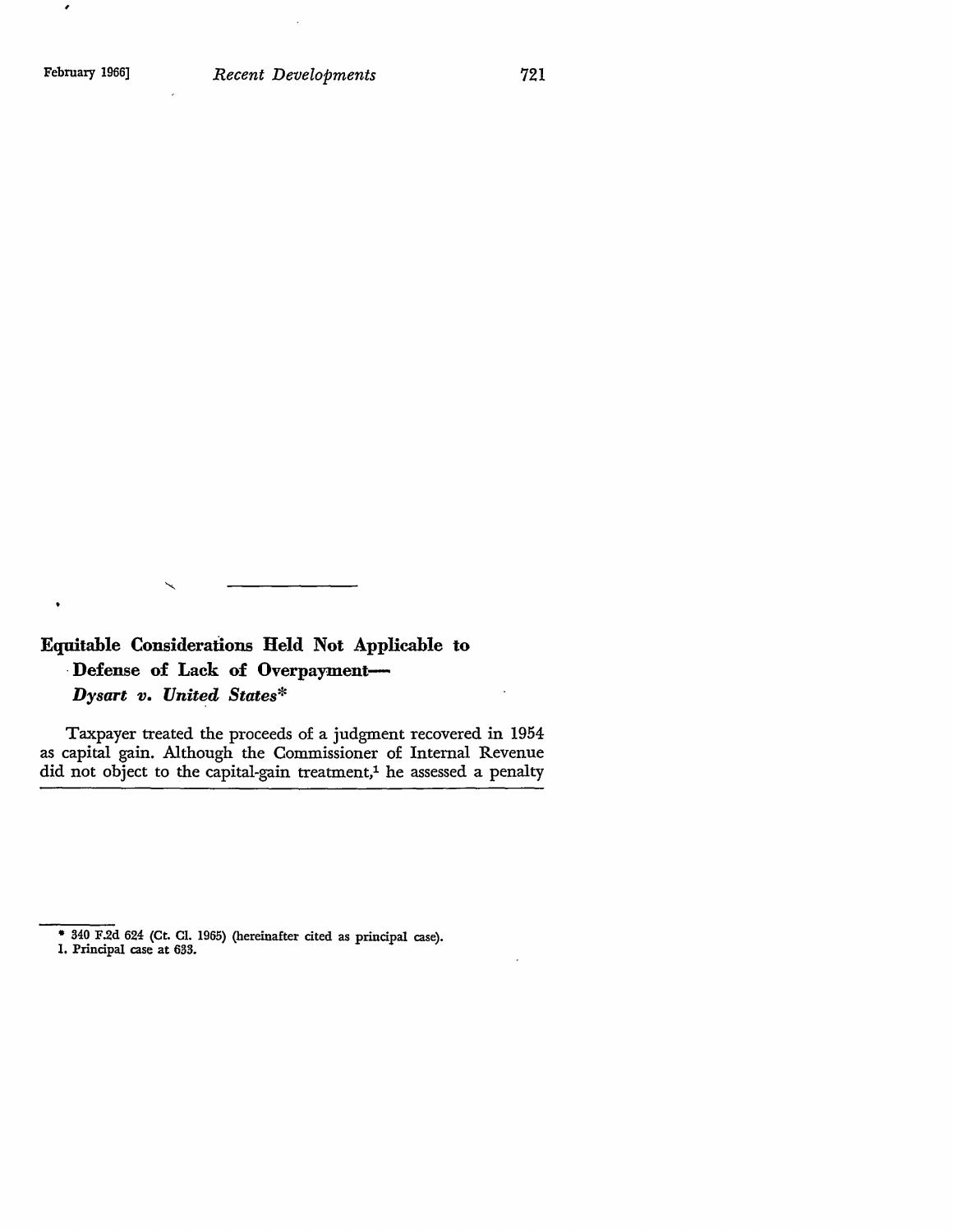tax for failure to report the judgment in a declaration of estimated income for 1954.<sup>2</sup> In 1958 the regulation providing for the penalty tax was declared invalid,8 and taxpayer filed a timely claim for refund. Although an independent affirmative action by the Commissioner contesting the 1954 return would have been barred by the statute of limitations,4 the Commissioner disallowed the refund, contending that because the proceeds of the 1954 judgment should have been treated as ordinary income, the taxpayer had not in fact overpaid his 1954 tax. On taxpayer's motion to the Court of Claims for summary judgment, *held*, denied, two judges dissenting. When a taxpayer sues for a refund, the Commissioner's right to offset against the overpayment an underpayment of tax with respect to a separate item in the same tax return is subject neither to the statute of limitations nor to equitable considerations.

Courts have long struggled with the problem of the offsetting of mutual debts, a problem further complicated when one of the claims is barred as an independent cause of action by the passage of time. If the stale counterdemand<sup>5</sup> satisfies the traditional requirements of a set-off—a claim of liquidated debt arising out of a transaction extrinsic to that in controversy-it is defeated by the statute of limitations.6 The effect of the statute of limitations as a bar to the stale counterdemand can be avoided if the counterdemand is in the nature of a recoupment—a claim arising out of the same transaction in controversy<sup>7</sup> -but the equitable doctrine of laches limits the time

2. The penalty was assessed pursuant to Treas. Reg. 111, § 29.294-l(b)(3)(A) (1943), interpreting Int. Rev. Code of 1939, ch. 63, § 118(a), 58 Stat. 37 (1944), amending 53 Stat. 88.  $\bullet$ 

3. Acker v. Commissioner, 258 F.2d 568 (6th Cir. 1958), *afj'd,* 361 U.S. 87 (1959).

4. INT. REV. CODE OF 1954, § 650l(a) requires assessment of any tax under the title to be imposed within three years after the return was filed, unless otherwise provided by law.

5. The term "counterdemand" is used in this note to signify a claim set up by the defendant in opposition to the complaint of the plaintiff, and includes both a demand for an affirmative recovery and a demand for· a reduction in the plaintiff's recovery.

6. A set-off is a claim arising out of subject matter extrinsic to the subject matter of the suit. It involves a debt which is either liquidated or capable of liquidation, and will support an affirmative recovery on the part of the defendant. WATERMAN, A TREATISE ON THE LAW OF SET-OFF, RECOUPMENT & COUNTERCLAIM §§ 2-6 (1st ed. 1869). See generally CLARK, CODE PLEADING 635-36 (2d ed. 1947). A set-off is subject to the bar of a statute of limitations. Flying Tiger Line, Inc. v. United States, 170 F. Supp. 422, 425 (Ct. Cl. 1959); Keckley v. Payton, 157 F. Supp. 820, 822 (N.D. W. Va. 1958); Ready-Mix Concrete Co. v. United States, 130 F. Supp. 390, 392 (Ct. CI. 1955); CLARK, *op. cit. supra,* at 636; 3 MooRE, FEDERAL PRACTICE § 13.11 (2d ed. 1964).

7. Recoupment, an equitable remedy, is a purely defensive claim seeking to reduce or eliminate plaintiff's recovery but not allowing an affirmative recovery by the defendant. WATERMAN, *op. cit. supra* note 6, §§ 413-25. See generally CLARK, *op, cit, supra*  note 6, at 633-35; McConnell, *The Doctrine of Recoupment in Federal Taxation,* 28 VA. L. REV. 577 (1942). "Such a defense [recoupment] is never barred by the statute of limitations so long as the main action itself is timely." Bull v. United States, 295 U.S. 247,262 (1935).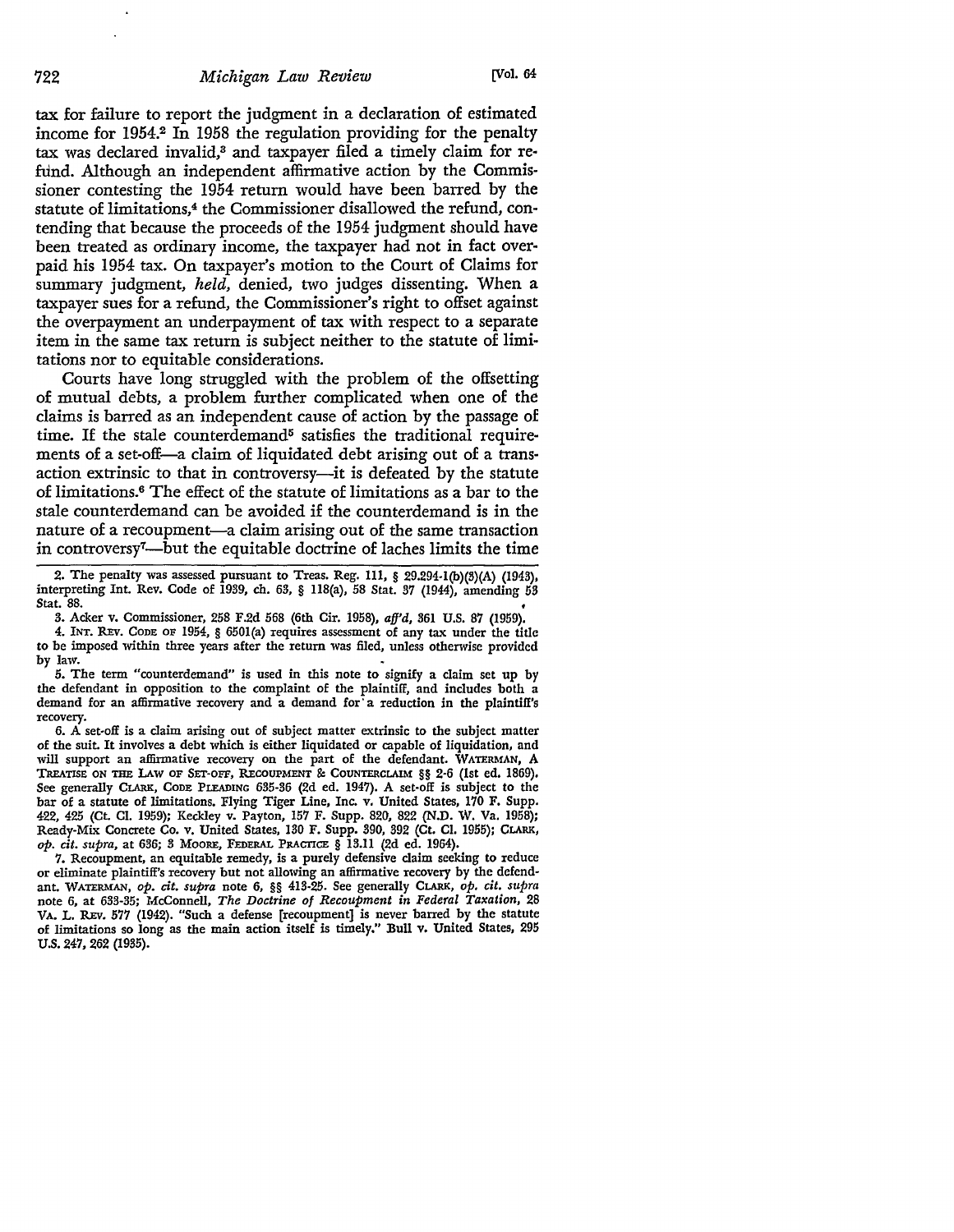## February 1966] *Recent Developments* 723

within which the counterdemand may be offset against the original claim.8 The court in the principal case, however, surmounted the bars imposed upon counterdemands by statutes of limitation and the doctrine of laches and sanctioned a separate classification of counterdemand—the defense of lack of overpayment. This category of counterdemands applicable regardless of any time limitations includes all counterdemands on the part of the Commissioner concerning the same tax for the same year by the same taxpayer. Thus, the Commissioner has acquired a powerful advantage in a narrow category of cases, for regardless of his own lack of diligence he need only show an underpayment with respect to the taxpayer's total tax return to reduce or eliminate the taxpayer's recovery.

While appearing to do justice, since the Commissioner, though not allowed to harass the taxpayer by making affirmative claims after the expiration of a statute of limitations, is allowed to prevent a taxpayer from obtaining a refund on one item while owing the government on another item in the same tax return, the decision of the court in the principal case is subject to several criticisms. First, it appears to be based upon a misapplication of prior case law. The defense of lack of overpayment was first enunciated in *Lewis v. Reynolds,9* in which the Supreme Court allowed the Commissioner to offset a tax deficiency against a taxpayer's refund claim, despite the £act that the Commissioner was barred by the statute of limitations from bringing a separate action. The *Lewis* Court reasoned, as did the court in the principal case, that the taxpayer had not in £act overpaid his tax and that, regardless of the statute of limitations, his entire tax liability for the same year was subject to redetermination. The *Lewis* Court pointed out that the refund action was "in the nature of an action for money had and received"<sup>10</sup>-the equitable action of assumpsit. The £act that the Court in *Lewis* mentioned equitable considerations-an unnecessary discussion if the defense of lack of overpayment is unconditional-implies that the court did not view the defense as unconditional. Certainly the *Lewis* decision does not preclude courts from looking beyond the question of lack of overpayment to see if other relevant equitable considerations should be applied. The citing of *Lewis* in the principal case for the proposition that equities are irrelevant in a consideration of the defense of lack of overpayment is contrary to the implication in *Lewis*  that equities are indeed relevant, and is also contrary to numerous Supreme Court holdings that an issue not ruled on by the Court cannot be considered as having been decided so as to constitute prec-

10. *Id.* at 283.

<sup>8.</sup> See McNaghten v. United States, 17 F. Supp. 509, 515 (Ct. Cl. 1937). 9. 284 U.S. 281 (1932).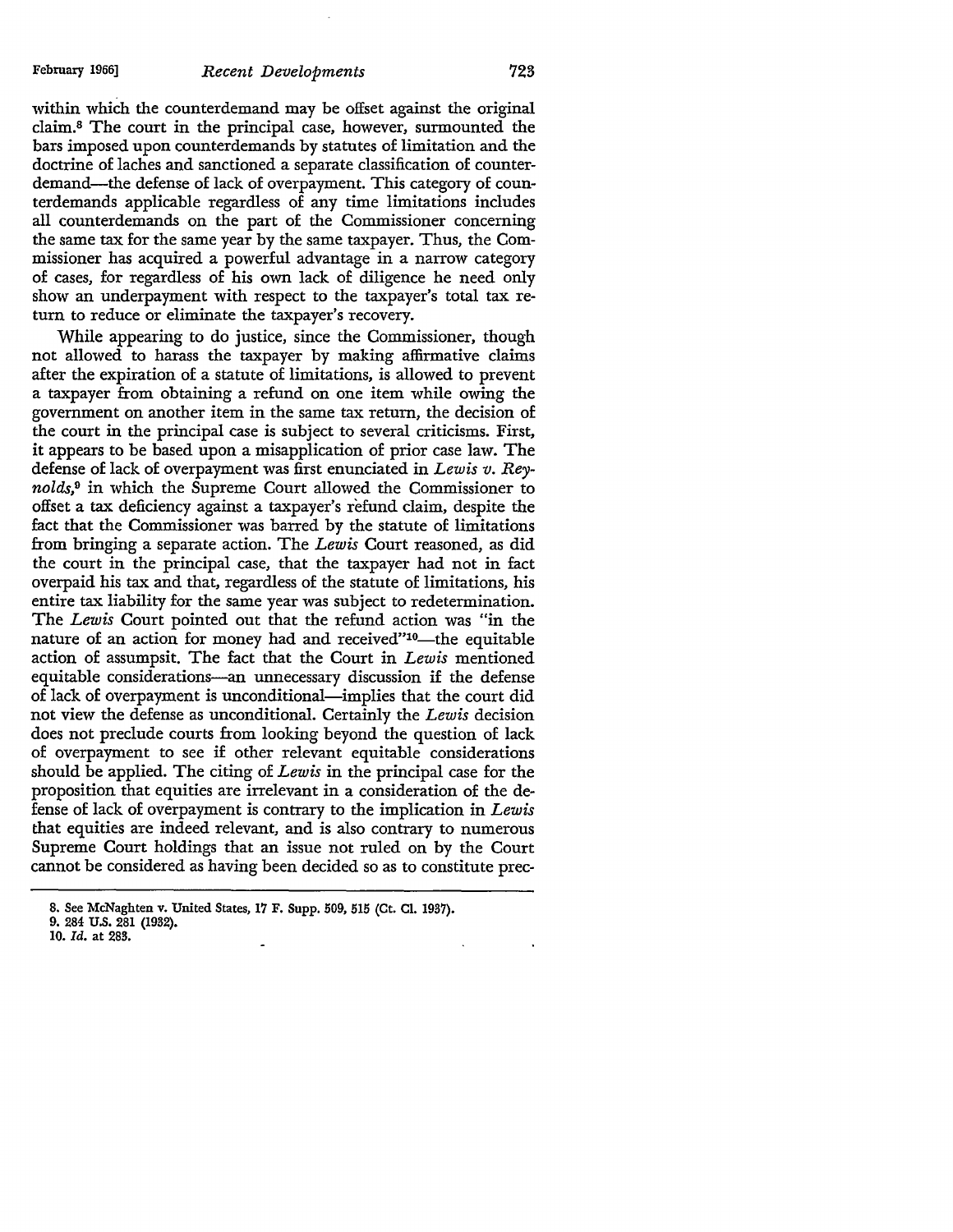edent.<sup>11</sup> Indeed, one Sixth Circuit opinion has expressly labeled the *Lewis* doctrine of lack of overpayment an equitable defense comparable to equitable recoupment.12 Furthermore, the Court of Claims itself has stated that the *Lewis* doctrine is an equitable offset based on equitable principles.13

Second, the court in the principal case was in error in seeking to analogize the principal case to cases arising under the mitigation provisions of the Internal Revenue Code,<sup>14</sup> which allow either a taxpayer or the Commissioner to recover on a claim barred as an independent cause of action by the statute of limitations if the statutory requirements are met. In such cases the statute precludes equitable considerations. The court in the principal case said that the same rationale should apply if the requirements for the defense of lack of overpayment are met.15 While Congress did place certain factual situations within the purview of the mitigation provisions, it did so with the intent to "supplement the equitable principles applied by the courts"<sup>16</sup> to prevent injustice. By providing a statutory remedy to determine the court's course of action in certain limited factual situations, Congress could not have intended to preclude traditional applications of equitable principles in situations not specifically governed by the statute.

Third, a forceful argument can be made that the Commissioner's defense in the principal case meets the traditional requirements of a recoupment, and thus is to be governed by equitable principles.<sup>17</sup> The claim of the taxpayer and the defense of the Commissioner seem to satisfy the "same transaction" requirement, for both concern the same tax liability-the taxpayer's treatment of the 1954 judgment. Just as in a contract situation one daim on a contract can be established as a recoupment defense against a separate claim on the

12. Routzahn v. Brown, 95 F.2d 766, 769 (6th Cir. 1938). While this decision did not rest precisely on the issue of the equitable nature of the *Lewis* doctrine, the court made it clear that, although the case concerned the appropriateness of amendments to plead• ing by the govemment, the equitable nature of the defense raised by the government was an important element in the decision. "What we have to decide is a question that transcends technical rules of pleading and involves the question of whether the United States . . . may . . . assert in diminution of the plaintifi's right to recover a tax liability . . . the doctrine of equitable recoupment." *Id.* at 769-70.

13. "The right of allowing an offset . . . is an equitable right given to the government based on the equitable principles and, as such, should not be abused," Missouri Pac. R.R. v. United States, 338 F.2d 668, 672 (Ct. Cl. 1964).

14. INT. REV. CODE OF 1954, §§ 1311-15.

15. Principal case at 628.

16. S. REP. No. 1567, 75th Cong., 3d Sess. 49 (1938). This report deals with Int. Rev. Code of 1939, ch. 289, § 820, 52 Stat. 581, which was the predecessor **to** the mitigation provisions of the 1954 Code.

17. See note 7 *supra* and accompanying text. The dissent in the principal case indicates that this is a recoupment situation. The Commissioner sought the recoupment remedy of reduction of the taxpayer's recovery. Brief for Defendant, pp. 5·10,

<sup>11.</sup> Bingham v. United States, 296 U.S. 211, 218 (1935); United States v. Mitchell, 271 U.S. 9, 14 (1926); Wepster v. Fall, 266 U.S. 507, 511 (1925).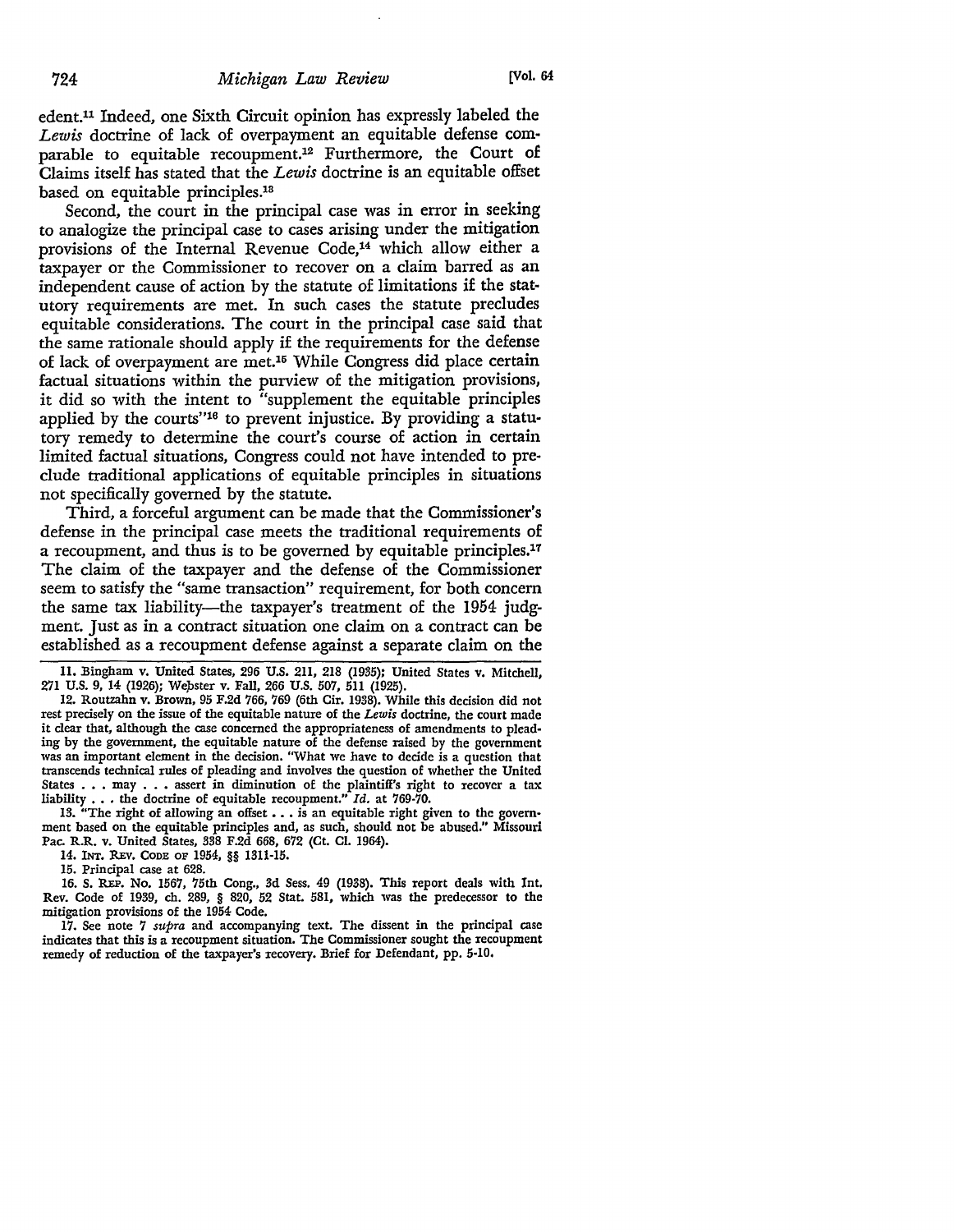same contract, $18$  so in the principal case one claim on the liability of a taxpayer can be set up as a recoupment defense against a separate claim based on the same liability.19 If the Commissioner's defense is indeed a recoupment, equitable principles apply by the nature of the action.20 The court in the principal case avoided the application of equitable considerations by distinguishing this case from the general doctrine of recoupment and classifying it within a narrower category of cases involving the same tax for the same year by the same taxpayer. As Chief Judge Cowen pointed out in dissent, however, it is difficult to see the relevance of this distinction in deciding whether equitable considerations are appropriate in a recoupment situation.<sup>21</sup> It would seem no less fair to subject the Commissioner's defense to equitable considerations when that defense concerns the same tax for the same year by the same taxpayer than to subject it to similar considerations when the defense concerns the same transaction but different taxes, years, or taxpayers. In both cases, only a single transaction is involved, whether it concerns various parts of one tax return or one part in each of several tax returns. The lack of overpayment is the same in either case. The fact that the class of cases involving a single tax return lends itself to an easy classification is not a compelling reason to work a basic change in a long-standing policy of law.

Fourth, attention must be paid to the nature of a tax-refund action, in which a taxpayer must have paid his tax before he can challenge the validity of the imposition.22 The Commissioner, in levying and collecting the taxes, would in reality appear to be the claimant of the tax money, but the requirement that the taxpayer pay first and then sue places the taxpayer in the position of formal claimant. The taxpayer bears the burden of persuasion and must

20. Even if it can be successfully advanced that the Commissioner's defense is a set-off-i.e., that the defense fails to meet the requirements for recoupment because the claim is found to arise out of a separate transaction-cognizance of equitable considerations is still necessary. Only a showing of special equitable considerations demonstrating the injustice of applying the statute of limitations would justify the court in lifting its bar. CLARK, *op. cit. supra* note 6, at 636 n.17 and accompanying text. See North Chicago Rolling Mill Co. v. Saint Louis Ore & Steel Co., 152 U.S. 596, 615 (1894).

21. Principal case at 631.

22. Bull v. United States, 295 U.S. 247, 260 (1935). To challenge the validity of a tax assessment in the federal district courts or in the Court of Claims, the taxpayer must pay the tax and then sue for a refund. On the other hand, a taxpayer may refuse to pay the tax and file a petition with the Tax Court challenging the validity of the tax. The Tax Court, being limited to deficiency cases, has no jurisdiction over refund cases. BrrrKER, FEDERAL INCOME, EsrATE & GIFr TAXATION 23 (3d ed. 1964).

<sup>18.</sup> Branch v. Wilson, 12 Fla. 543, 550 (1868).

<sup>19. &</sup>quot;The doctrine of recoupment is not limited to a claim arising directly from the particular contract sued upon. It is sufficient if it arises out of the same subject matter, and that the claims are susceptible of adjustment in one action." **Mills v.** United States, 35 F. Supp. 738, 739 (N.D.N.Y. 1940).